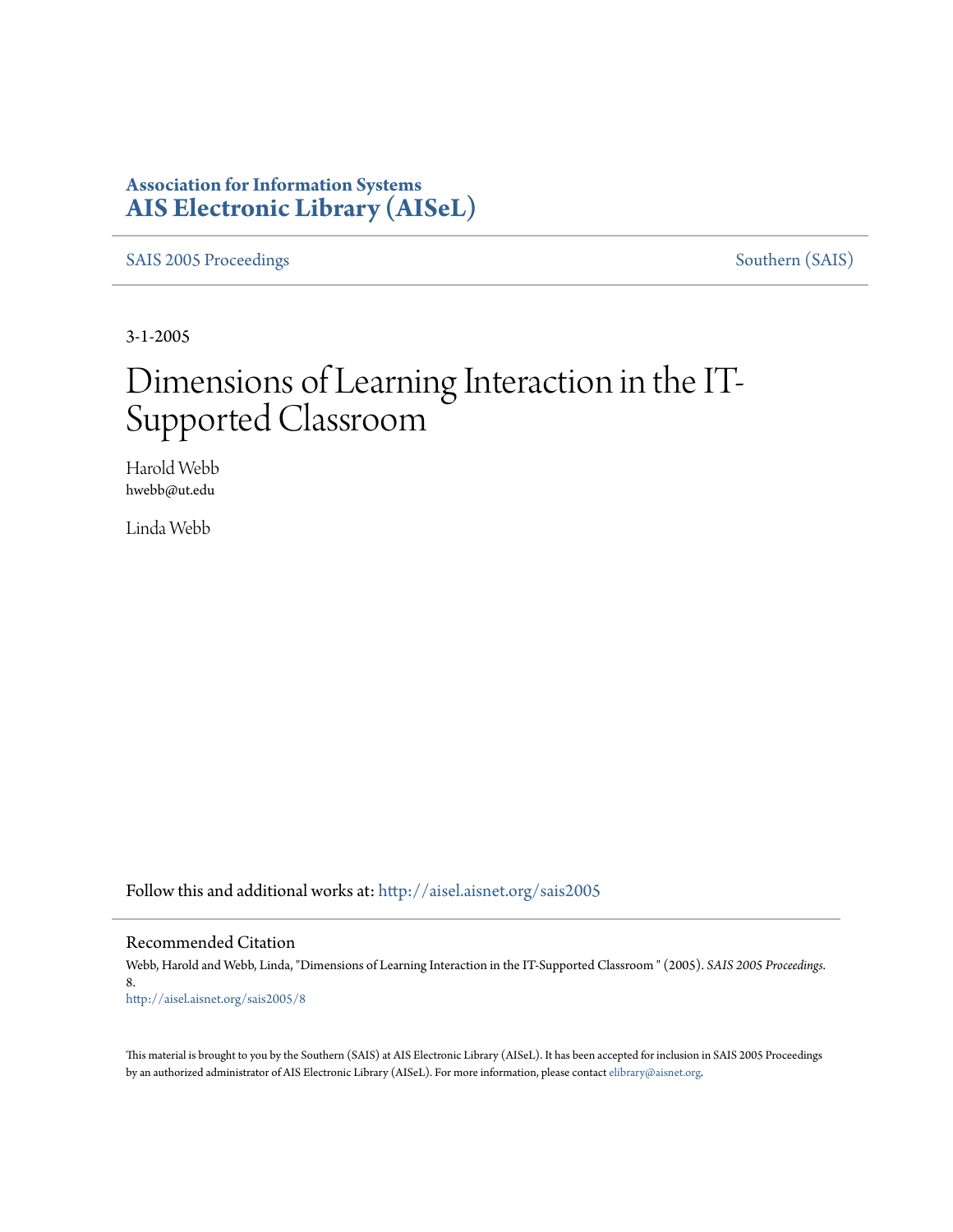## **DIMENSIONS OF LEARNING INTERACTION IN THE IT-SUPPORTED CLASSROOM**

**Harold W. Webb The University of Tampa**  [hwebb@ut.edu](mailto:hwebb@ut.edu)

**Linda A. Webb The University of Tampa**  lawebb@ut.edu

### **Abstract**

*Most theories of learning and prescriptive guides for learning enhancement suggest the need for active learning to increase learning effectiveness, yet few studies have questioned how the process of learning interaction affects learning outcomes or student's perceptions of learning outcomes. This research begins to unravel the connection between learning interaction and learning outcome from both an objective and perceptual standpoint. Learning interaction was studied in a laboratory experiment using three delivery mechanisms (software demonstration with lecture, PowerPoint supported lecture, and commercial CBT with facilitator) and two learning models (individual learners and paired learners). Findings suggest that not all interaction leads to increased learning outcomes and learning interaction is a multi-dimensional construct that merits further study.* 

**Keywords:** learning interaction, perceived learning interaction, learning models, learning outcome, teaching methods, information technology

### **Introduction**

The effective use of information technology to enhance learning outcomes is an area in need of more research. Specifically, instructors need to understand the processes affecting learners when using information technology. Two research frameworks (Alavi & Leidner, 2001; Piccoli, Ahmed, & Ives, 2001) have focused on the effects of information technologies, identified potential constructs of interest, and emphasized the need for continued research into the effects on learning processes and outcomes. The broad definition of technology-mediated learning (TML) (Alavi & Leidner, 2001) and the more focused definition of virtual learning environments (VLE) (Piccoli et al., 2001) both center on the notion of learner interaction with various aspects of an information technology-supported learning environment. Both research frameworks focus on formal learning environments in which an instructor utilizes selected models of learning and information technologies within an instructional context with the objective of achieving a desired outcome.

The VLE framework defines interaction as the degree of educational exchange and contact focused on learners and instructors. The TML research framework offers a process view that considers instructional and information technologies as inputs to a psychological learning process and the subsequent effect on learning outcomes. Learning interaction is an implied process construct in the TML framework that potentially affects learning outcomes. The motivation for this research is to further the understanding of the dimensions of learning interaction, the measurement of these dimensions, and the effects of the various dimensions on learning outcomes.

### **Background**

Research from fields such as educational technology and distance learning inform our understanding of learning interaction. Learning interaction is called for in the traditional classroom as well as in distance learning and computer supported environments. Most theories of learning as well as prescriptive guides for learning enhancement suggest the need for active

*Proceedings of the 2005 Southern Association of Information Systems* 41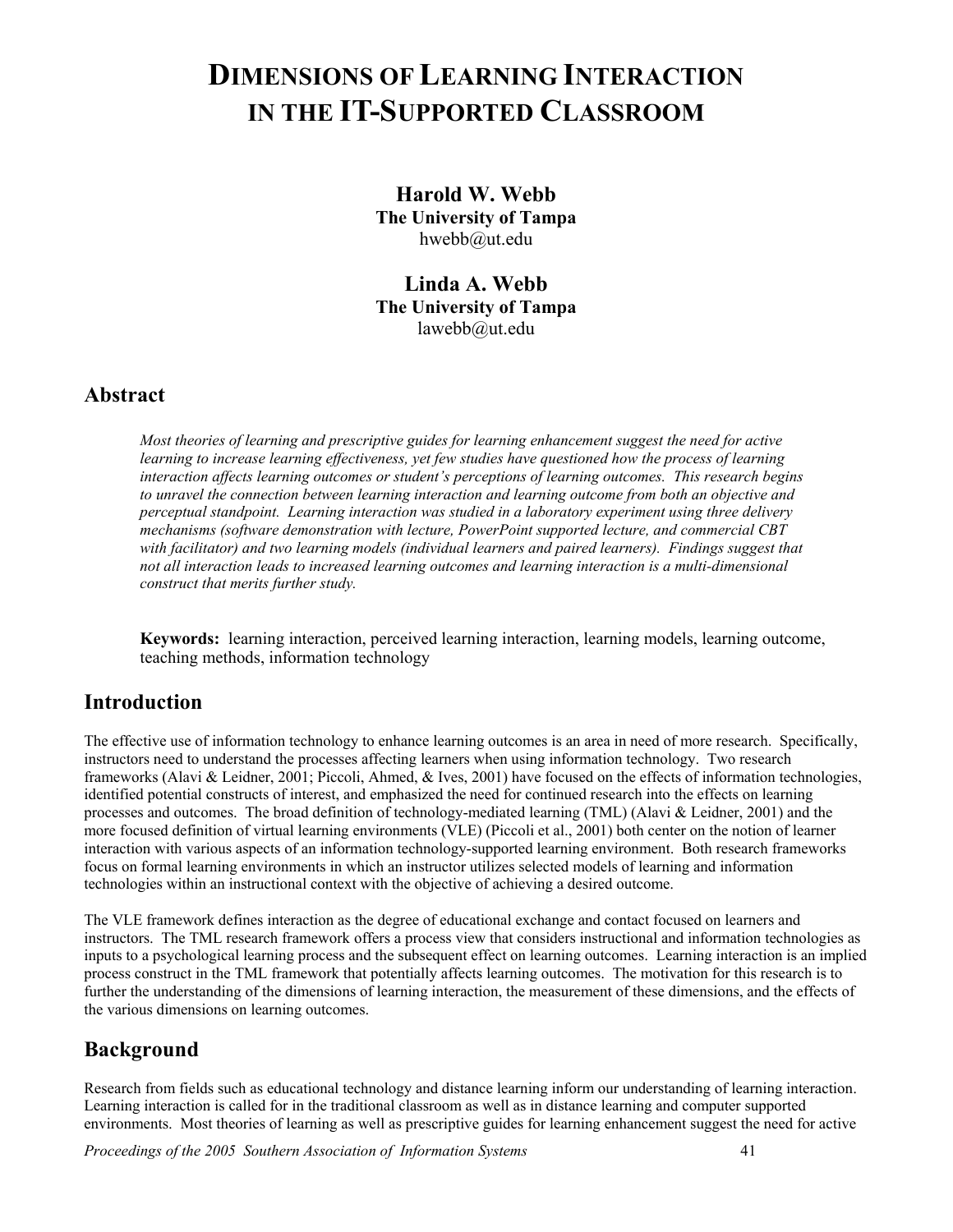learning to increase learning effectiveness (Bonwell & Eison, 1991; Bates, 1995; Smith, 1996). In describing active learning, two contexts for interaction have been identified: individual and social (Bates, 1995). The individual context refers to interaction between the individual learner and learning material, leading to instructional design strategies emphasizing interaction using various teaching techniques (Bonwell & Eison, 1991; Sutherland & Bonwell, 1996). Social context refers to interaction between two or more people and learning content and supports collaborative theories of learning.

### *Information Technology*

A wide variety of information technologies is available to support learning in both traditional and non-traditional environments (Bates, 1995). These technologies provide top-down, bottom-up, and horizontal information flows and include synchronous and asynchronous technologies (Leidner & Jarvenpaa, 1995). Employed in traditional, distance, and hybrid learning environments, a particular technology will affect learning interaction as determined by its capabilities and the degree of usage by learners and instructors.

### *Learning Model*

Various taxonomies of learning models (Leidner & Jarvenpaa, 1995) and related teaching models (Joyce & Weil, 1996) provide a basis for differentiating learning models by their theoretical roots. These are the basis for the detailed design of instructional technologies. Teaching models have been classified as behavioral, social, information processing, and personal (Joyce & Weil, 1996) and are derived from educational theories such as objectivism and constructivism (Leidner  $\&$ Jarvenpaa, 1995). While it has been proposed within much of the educational technology research literature that certain technologies such as CBT (computer based training) and CMC (computer mediated communication) are better suited to classes of learning models derived from objectivist and constructivist philosophy, there is not yet a body of research to substantiate these propositions (Hannafin et al., 1996).

### *Dimensions of Learning Interaction*

An issue concerning learning interaction is its dimensionality. Many studies treat learning interaction as a one-dimensional construct, while others treat it as a multidimensional construct (Boak & Kirby, 1989; Haseman, Polatoglu, & Ramamurthy, 2002). A taxonomy of learning interaction for evaluation and research synthesizes the literature into six dimensions: amount, type, timeliness, method, spontaneity, and quality (Main & Riise, 1995). This taxonomy highlights quality as an important dimension of learning interaction, which can be further subdivided into the dimensions of intensity, relevance, formality, and opportunity. This taxonomy, as presented, however, has not been evaluated empirically in past research but is in this paper.

### *Measuring Learning Interaction*

One approach to examining learning interaction is to measure learner perceptions. Perceptions of both personal and overall interaction, measured as single variables through self-reported survey, have been positively associated with learner satisfaction in studies of interactive television (Fulford & Zhang, 1993). These measures support the efficacy of perceived learning interaction. However, by concentrating on only two types of learning interaction, student-instructor and studentpeer, the measure does not fully address other dimensions of learning interaction. This research advances measurement of perceived interaction (Fulford & Zhang, 1993) by integrating additional dimensions of learning interaction related to the interaction between the student and technology (Main & Riise, 1995) into the design of a more comprehensive instrument for this variable. A multi-item instrument, using Likert scales, was developed that asked students to rate their perceptions of interaction as derived from the literature.

### *Learning Outcome*

Considered the most important variable in learning research (Jonassen & Grabrowski, 1993), learning outcome is an assessment of how well the learner achieved the learning objective. The learning outcome may be assessed using objective measures of cognitive abilities (pretest and posttest) as well as subjective measures based on student's perceptions. Both methods have been used in research on technology and learning. Two lower levels of knowledge (Bloom, Englehart, Furst, Hill, & Krathwohl, 1956) were measured using pretest-posttest differences in this study. Student perceived learning outcomes were measured through existing multi-item scales of self-reported learning and class evaluation (Alavi, 1994).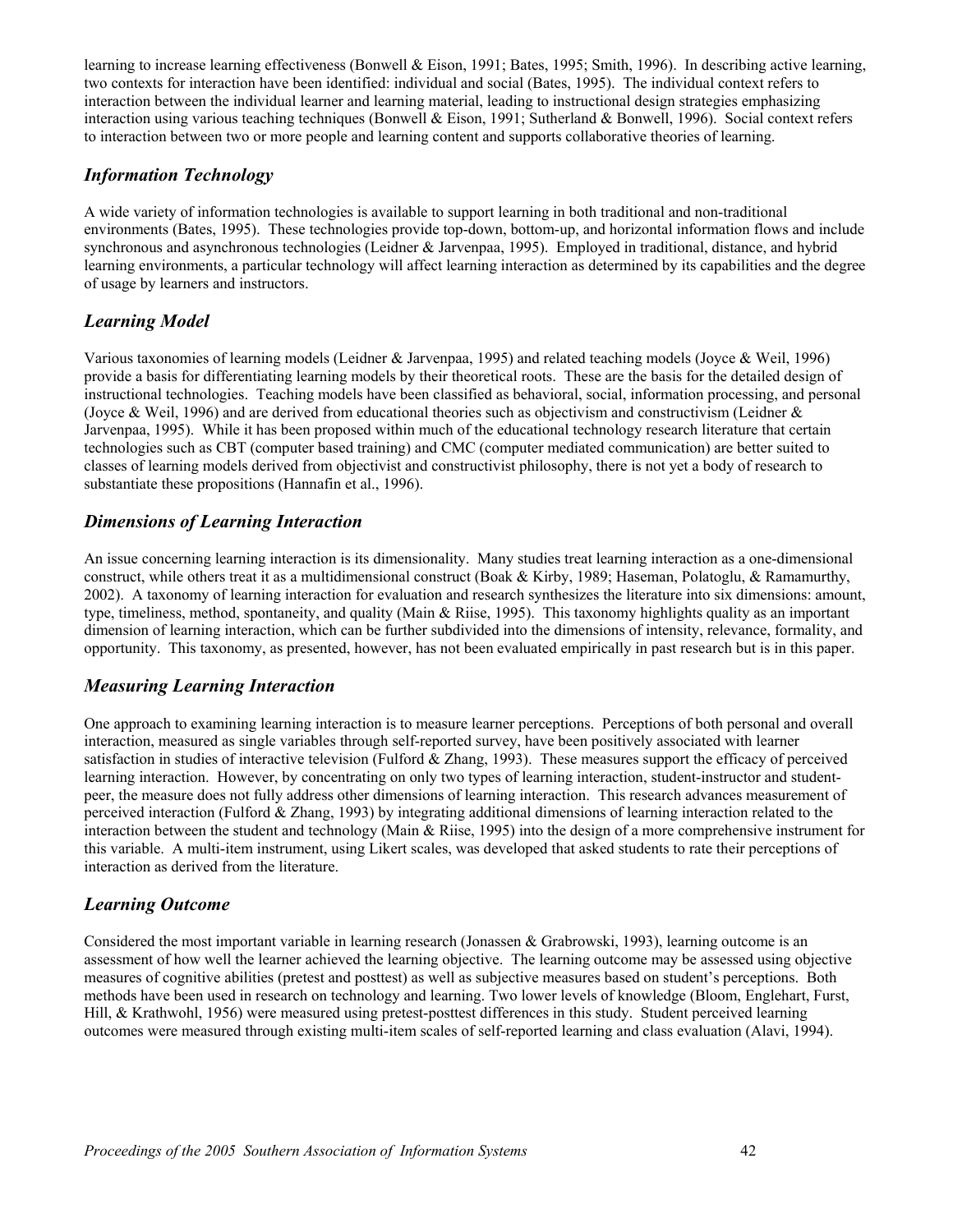### **Research Design**

#### *Method*

A laboratory experiment with 18 treatment groups (332 students) was conducted in the context of an undergraduate introductory information systems course. A standardized instructional block on Visual Basic was the learning task for all groups. Conducted during two 2-hour laboratory sessions, the learning objectives measured included both declarative knowledge and procedural knowledge. An anonymous two-part survey included a pretest, perceptional measures of learning interaction, self-reported learning, class evaluation, and a posttest.

### *Experimental Design*

A combination of three delivery mechanisms and two learning models formed six treatments. Technologies selected included Visual Basic for Applications plus: a Visual Basic software demonstration supporting instructor lecture, PowerPoint supporting instructor lecture, and a commercial CBT program delivered via the Internet with instructors facilitating usage. The two teaching models employed were direct instruction using active learning (individual learners) and cooperative instruction using active learning (paired learners) (Joyce & Weil, 1996). The design treated instructors as a random factor.

#### *Analysis and Discussion*

The data collected was first analyzed to determine the consistency of factors identified through factor analysis. These factors were used to create a set of variables measured as summated multi-item scales. The summated scales were then used in a correlation analysis of the various dimensions of learning interaction to assess their effect on perceived and objective measures of learning outcomes (posttest-prettest differences, self-reported learning, and class evaluation).

### *Dimensions of Learning Interaction*

A principle components factor analysis of learning interaction survey items yielded eight factors (having Eignevalues in excess of 1.0). These factors corresponded to seven dimensions of learning interaction: student-instructor, student-peer, student-computer, relevance, formality, opportunity, spontaneity, plus an additional unexpected dimension, task specific interaction (Table 2). The data was consistent with major dimensions of interaction in the literature such as instructor and student-peer (Moore, 1990) as well as some dimensions of the taxonomy of learning interaction (Main & Riise, 1995).

The factor loadings were analyzed for discriminate validity by evaluating cross loading items. After eliminating items that did not load and cross-loaded items, each item was evaluated for its ability to discriminate one factor from another. Twentysix items were retained that discriminated between the factors (Table 2). The reliability of items identified from the underlying theory and factor analysis was evaluated with Cronbach alpha values ranging from .647 to .776 (Table 2, last row). Given the exploratory nature of the analysis, these items were deemed acceptable for further analysis.

### *Effect of Learning Interaction on Learning Outcomes*

A correlation analysis was conducted to determine the effect of each dimension of learning interaction on 3 measures of learning outcome. The first measure of learning outcome was the result of a fourteen item test that students took before and after the various treatments. Posttest minus pretest difference scores were computed for each individual. Self-reported learning and class evaluation measures derived from existing multi-item scales (Alavi, 1994). These outcome measures were compared to the various dimensions of learning interaction identified in the factor analysis using the Pearson correlation method.

### *Objective Measure Results*

Three of the eight dimensions of learning interaction examined (formality, opportunity, and spontaneity) did not have a significant correlation with the posttest-pretest score in this study. The other five dimensions did have significant correlations with posttest-pretest measure. However, the direction of correlation was not consistent among the dimensions of learning interaction.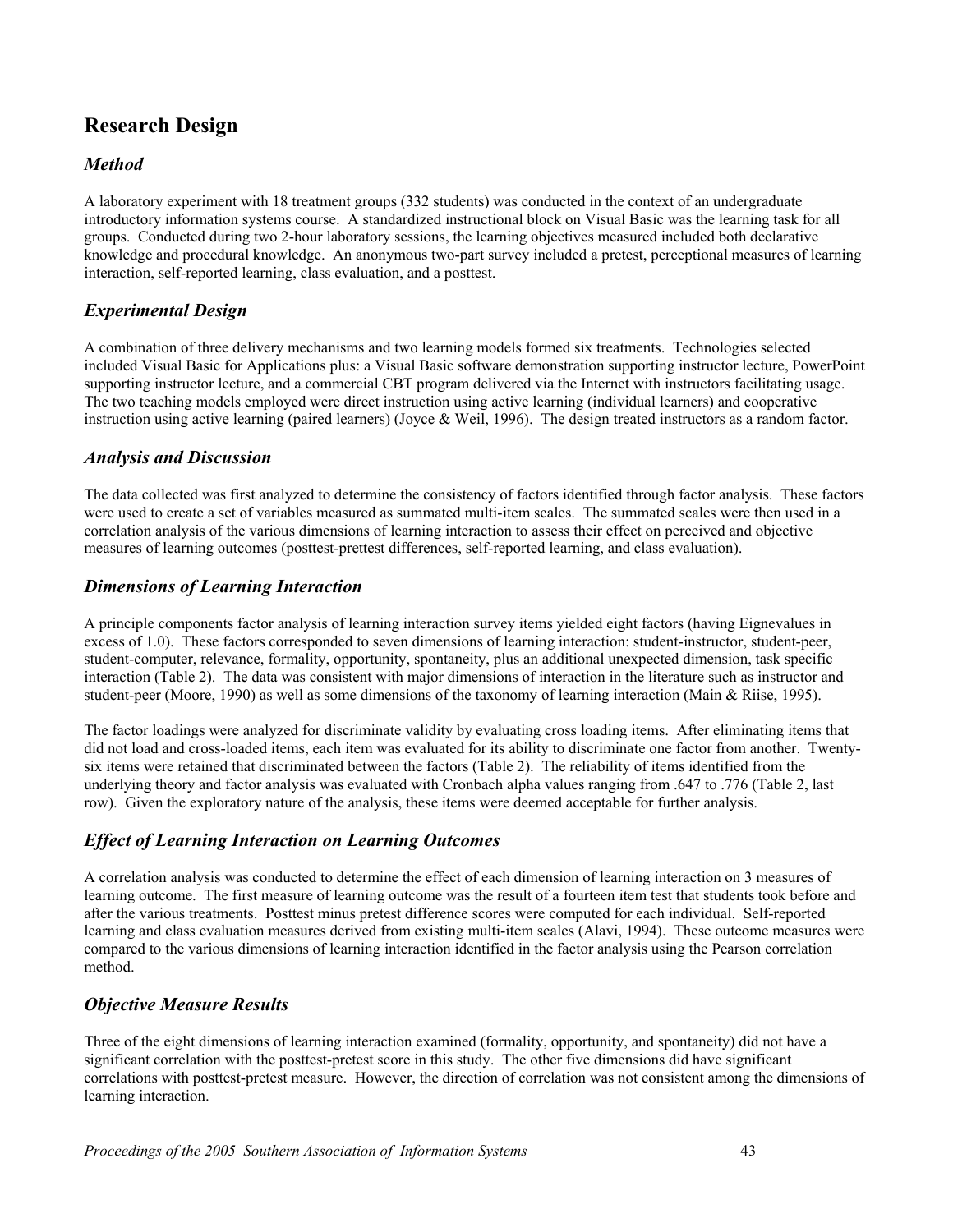Relevance, student-computer, and task specific learning interaction all exhibited a highly significant positive association with the learning outcome variable. Relevance of interaction had a correlation of 0.215 (p-value <.0001), the largest correlation measured. Student-computer interaction had a correlation of 0.154 (p-value .004) and task specific learning interaction had a correlation of 0.138 (p-value .0025).

Student-instructor and student-peer interaction both had a highly significant negative correlation with the posttest-pretest learning outcome measure. The correlation of student-instructor interaction with posttest-pretest scores was -.218 (p-value <.0001). Student-peer interaction had a correlation with the posttest-pretest measure of -.135 (p-value .013). Interaction that was on task, considered relevant, and with the computer (on a programming task) leads to increased learning. Interaction with the instructor and other students did not lead to increase learning. This may indicate that students lacking understanding seek help or may be an indicator of trade-offs among the various dimensions of interaction. Either way this is an area in need of more research.

### *Perceived Measure Results*

Self-reported learning on the other hand was significantly correlated with 7 of the 8 measures of perceived learning interaction (spontaneity p-value .06). Class evaluation was significant and positive for all 8 measures of learning interaction. There was a positive association for all measures, including student-instructor and student-peer, which were negatively associated with the objective measure. More research should also be directed at the inconsistency observed in the correlations of perceived learning interaction and objective measures and perceived measures.

### **Conclusion**

The data strongly suggest that perceived learning interaction is a multi-dimensional construct whose components should be considered as individually influencing rather than having a monolithic impact on learning environments and outcomes. The factor analysis closely parallels taxonomies in the literature (Moore, 1990; Main & Riise, 1995) and adds empirical support for use of multiple dimensions when analyzing learning interaction. The notion that increasing learning interaction will always improve learning does not necessarily hold. This research and particularly the mixed directionally of effects on objective measures clearly points to a need to better understand the various dimensions of learning interaction. A method for comparing perceptual measures of learning interaction with objective measures needs to be developed. By understanding the learning process and how it affects learning outcomes educators, trainers, and researchers can determine how various combinations of teaching models and emerging information technologies may best be employed.

### **References**

Alavi, M. (1994). Computer-mediated collaborative learning: An empirical evaluation. *MIS Quarterly, 18(2),* 159-174.

- Alavi, M., Leidner, D. E. (2001). Research commentary: Technology-mediated learning A call for greater depth and breadth of research," *Information Systems Research, 12(1),* 1-10.
- Bates, A. W. (1995). *Technology, Open Learning and Distance Education.* London: Routledge.
- Bloom, B. S., Englehart, M. D., Furst, E. J., Hill, W. H., & Krathwohl, D. R. (1956). Taxonomy of Educational Objectives: The Classification of Educational Goals. *Handbook 1: Cognitive Domain.* New York: McKay.
- Boak, C., & Kirby, D. (1989). Teaching by teleconference: What goes on. *Proceedings of the 8th Annual Conference of the Canadian Association for the Study of Adult Education.* (pp. 26-32). Cornwall, Ontario, Canada: University of Ottawa.
- Bonwell, C. C., & Eison, J. A. (1991). Active Learning: Creating Excitement in the Classroom. *1991 ASHE-ERIC Higher Education Report No. 1.* Washington D.C.: The George Washington University, School of Education and Human Development.
- Fulford, C. P., & Zhang, S. (1993). Perceptions of interaction: The critical predictor in distance education. *The American Journal of Distance Education, 7(3),* 8-21.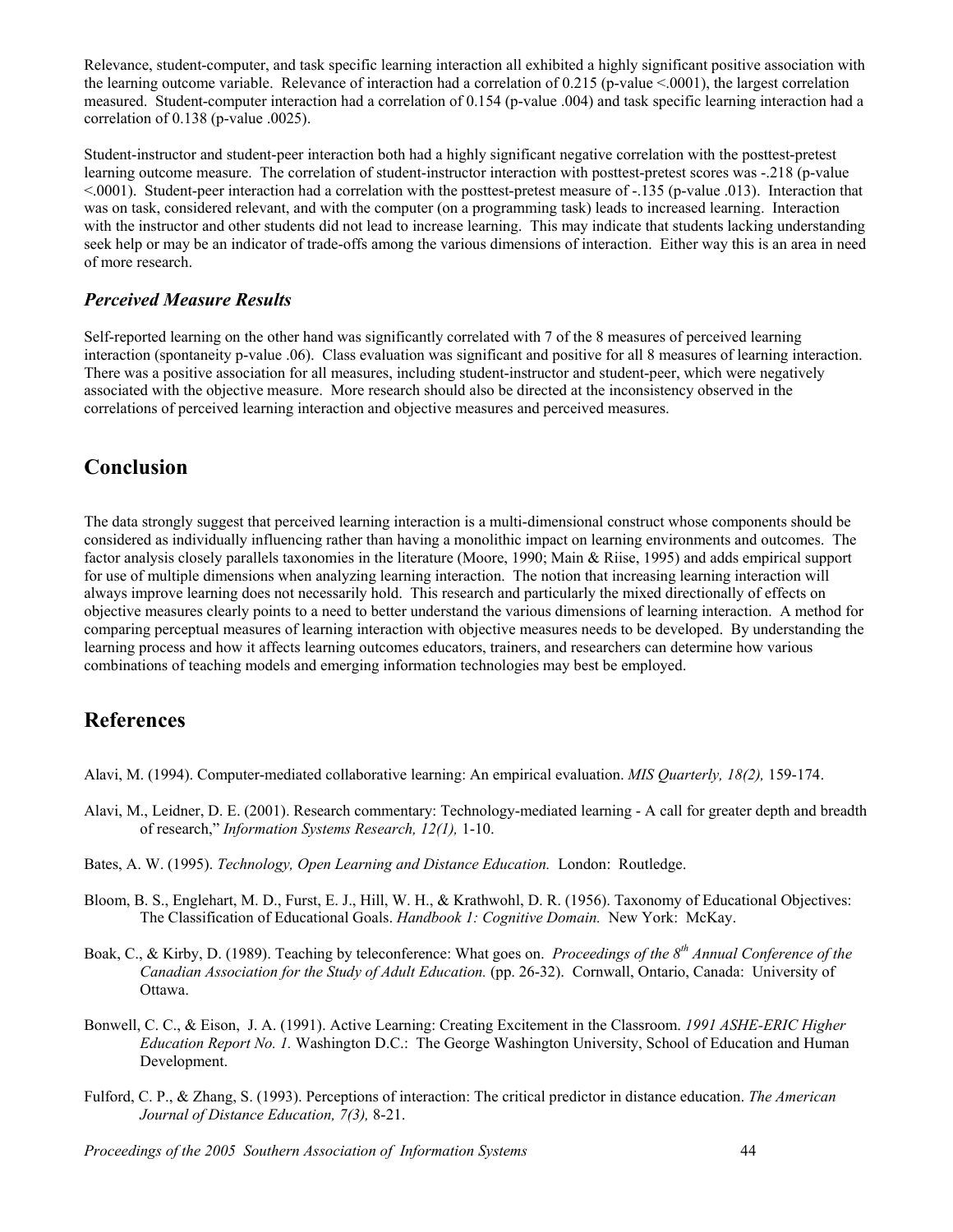- Hannafin, M. J., Hannafin, K. M., Hooper, S. R., Rieber, L. R., & Kini, A. S. (1996). Research on and research with emerging technologies. D. H. Jonassen, ed. *Handbook of Research for Educational Communications and Technology.* New York: Simon and Schuster Macmillan.
- Haseman, W. D., Polatoglu, V. N., & Ramamurthy, K. (2002). An empirical investigation of the influences of the degree of interactivity on user-outcomes in a multimedia environment. *Information Resources Management Journal, 15(2),* 31-48.
- Jonassen, D. H., & Grabrowski, B. L. (1993). *Handbook of Individual Differences, Learning, and Instruction.* Hillsdale, NJ : Lawrence Erlbaum Associates.
- Joyce, B., & Weil, M. (1996). *Models of Teaching*. 5<sup>th</sup> ed., Boston: Allyn and Bacon.
- Leidner, D. E., & Jarvenpaa, S. L. (1995). The use of information technology to enhance management school education: A theoretical view. *MIS Quarterly, 19(3),* 265-291.
- Main, R. G., & Riise, E. O. (1995). *A Study of Interaction in Distance Learning.* (DTIC No. ADA293451) Chico: California State University.
- Moore, M. A. (1990). *Contemporary Issues in American Distance Education.* Elmsford, NY: Pergamon Press.
- Piccoli, G., Ahmad, R., & Ives, B. (2001). Web-based virtual learning environments: A research framework and a preliminary assessment of effectiveness in basic IT skills training. *MIS Quarterly, 25(4),* 401-425.
- Romiszowski, A. J., & Mason, R. (1996). Computer-mediated communication. In D. H. Jonassen, (Ed.) *Handbook of Research for Educational Communications and Technology.* New York: Simon and Schuster Macmillan.
- Stephenson, S. D. (1992). *The Use of Small Groups in Computer-based Training: a Review with Implications for Distance Learning.* (DTIC No. ADA320712). San Marcos, TX: Southwest Texas State University.
- Sutherland, T. E., & Bonwell, C. C. Eds. (1996). *Using Active Learning in College Classes: a Range of Options for Facult*y. *67,* San Francisco: Josey-Bass.

| <b>Interaction Dimension \ Outcomes</b> | <b>Posttest – Pretest</b><br>difference | Self-reported<br>learning | <b>Class evaluation</b> |
|-----------------------------------------|-----------------------------------------|---------------------------|-------------------------|
| <b>Pearson Correlation Coefficients</b> |                                         |                           |                         |
| Prob $>$  r  under H0: n=332            |                                         |                           |                         |
| Student-instructor interaction          | $-0.21876$                              | 0.24143                   | 0.37359                 |
|                                         | < 0001                                  | < 0.001                   | < 0001                  |
| Student-computer interaction            | 0.15289                                 | 0.48377                   | 0.34236                 |
|                                         | 0.0052                                  | < 0.001                   | < 0001                  |
| Student-peer interaction                | $-0.13549$                              | 0.11347                   | 0.26276                 |
|                                         | 0.0135                                  | 0.0391                    | < 0001                  |
| Formality of interaction                | $-0.00982$                              | 0.24995                   | 0.19295                 |
|                                         | 0.8586                                  | < 0001                    | 0.0004                  |
| Timely opportunity of interaction       | 0.07222                                 | 0.51442                   | 0.52019                 |
|                                         | 0.1893                                  | < 0.001                   | < 0001                  |
| Relevance of interaction                | 0.21491                                 | 0.42566                   | 0.27730                 |
|                                         | < 0001                                  | < 0001                    | < 0001                  |
| Spontaneity of interaction              | $-0.04167$                              | 0.10351                   | 0.14380                 |
|                                         | 0.4492                                  | 0.0600                    | 0.0088                  |
| Task interaction                        | 0.13852                                 | 0.46660                   | 0.31932                 |
|                                         | 0.0025                                  | 0.0115                    | < 0001                  |

|  |  | Table 1. Correlation of learning interaction dimensions and learning outcomes. |
|--|--|--------------------------------------------------------------------------------|
|  |  |                                                                                |